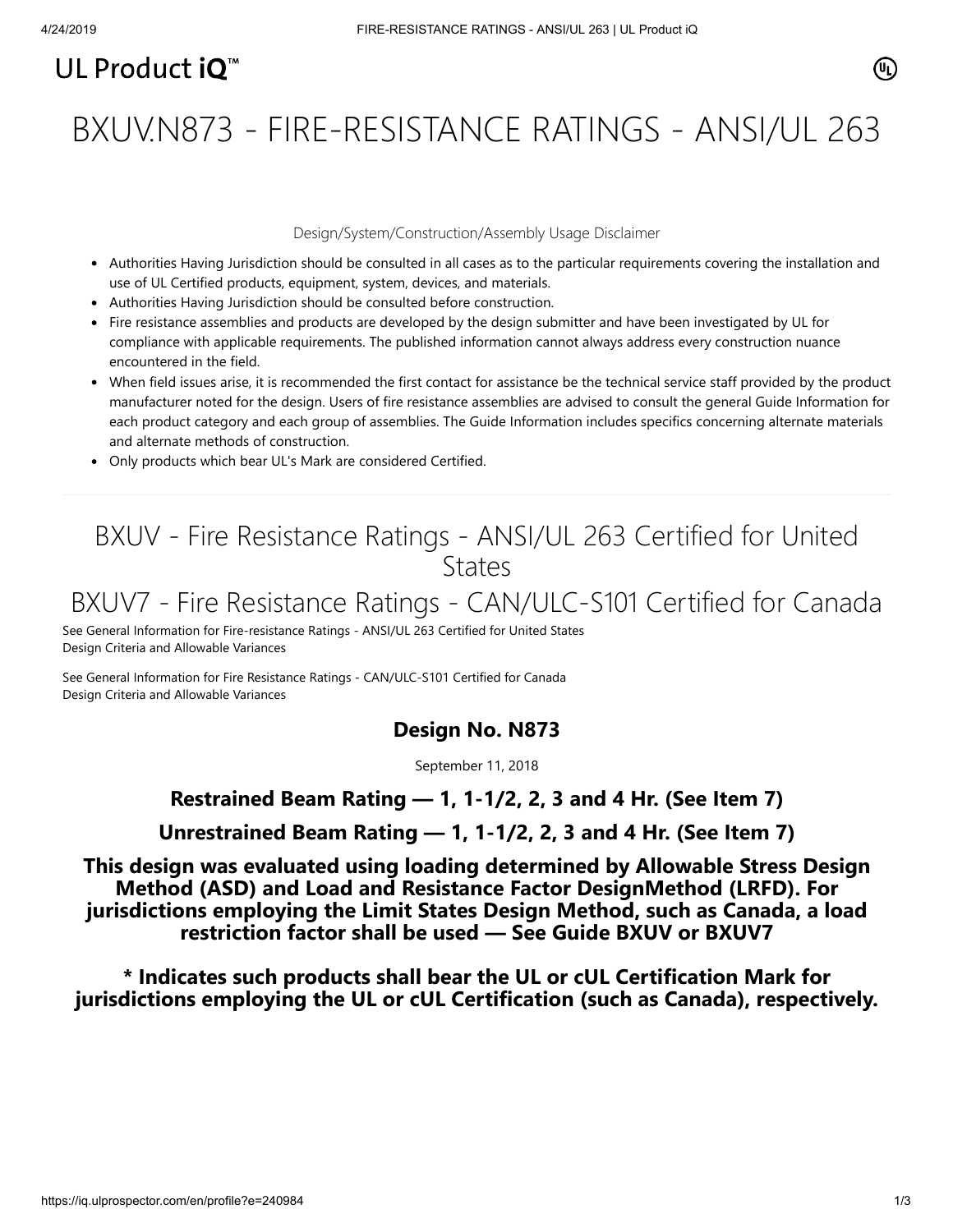#### 4/24/2019 FIRE-RESISTANCE RATINGS - ANSI/UL 263 | UL Product iQ



1. **Steel Tube Beam —** ASTM A500 tube beams (46 or 50 ksi) having an A/P between 0.267 and 0.616. The minimum tube dimension shall be 4 in. and the maximum tube dimension shall be 12 in. Both square and rectangular sections permitted. When rectangular sections are used, tubes shall be installed vertically with one narrow face secured to the steel floor and form units (Item 5).

2. **Normal Weight or Lightweight Concrete —** Normal weight or lightweight concrete, 2-1/2 in. min thickness over the steel floor and form unit crests. Normal weight concrete: carbonate or siliceous aggregate, 4000 psi compressive strength, unit weight 145 ± 3 pcf. Lightweight concrete: expanded shale, clay, or slate aggregate by rotary-kiln method, 4500 psi compressive strength, unit weight 110 ± 3 pcf.

3. **Shear Connector —** Studs, 1/2, 5/8 or 3/4 in. diam headed type or equivalent per AISC specification. Welded to the top flange of beam through the steel floor units. Studs shall provide nominal 50% composite action between the beam and concrete.

4. **Welded Wire Fabric —** (Optional) 6x6, W1.4 x W1.4 or 6x6-10/10 SW.

5. **Steel Floor and Form Units —** 1-1/2 to 3 in. deep fluted units welded to beam.

6. **Mesh Reinforcement —** (Not shown) - When the required thickness of Spray-Applied Fire Resistive Material (Item 7) exceeds 3/4 in., 20 gauge poultry netting with 2" hexagonal openings shall be installed around the beam prior to starting the spray application. Netting shall be installed at approximately three quarters of the final depth from the tube surface. Netting secured to deck flutes with 3/4" powder actuated fasteners with 7/8" washers. Fasteners staggered every other valley on opposite sides of beams.

7. **Spray-Applied Fire Resistive Materials\* —** Prepared by mixing with water. Spray-Applied in one or more coats to beam surfaces to a min final thickness as shown in the tables below. Beam surfaces must be clean and free of dirt, loose scale, and oil. Crest areas of deck above the beams shall be filled with spray-Applied Fire Resistive Materials. Min average and min individual density of 15 pcf, and 14 pcf respectively for types 300, 300AC, 300ES, 300HS, 300N, 3000, 3000 ES and SB. For types 400, 400AC, and 400ES min average density and individual density of 22 pcf and 19 pcf respectively. For method of density determination, see Design Information Section, Sprayed Material.

## **Unrestrained Beam Ratings**

| Size (inxinxin) | A/P   | 60   | 90   | 120   | 150        | 180        | 210            | 240            |
|-----------------|-------|------|------|-------|------------|------------|----------------|----------------|
| 6x4x1/4         | 0.267 | 7/16 | 5/8  | 3/4   | $1 - 3/16$ | $1 - 9/16$ | $\overline{c}$ | $2 - 3/8$      |
| 10x10x1/4       | 0.297 | 3/8  | 9/16 | 11/16 | $1 - 1/16$ | $1 - 7/16$ | $1 - 13/16$    | $2 - 1/8$      |
| 7x4x5/16        | 0.322 | 3/8  | 1/2  | 5/8   | 1          | $1 - 5/16$ | $1 - 5/8$      | $\overline{2}$ |
| 10x8x5/16       | 0.352 | 3/8  | 1/2  | 9/16  | 7/8        | $1 - 3/16$ | $1 - 1/2$      | $1 - 13/16$    |
| 6x4x3/8         | 0.381 | 3/8  | 7/16 | 9/16  | 13/16      | $1 - 1/8$  | $1 - 3/8$      | $1 - 11/16$    |
| 9x7x3/8         | 0.411 | 3/8  | 7/16 | 1/2   | 3/4        | $1 - 1/16$ | $1 - 5/16$     | $1 - 9/16$     |
| 12x12x3/8       | 0.441 | 3/8  | 3/8  | 1/2   | 3/4        | 15/16      | $1 - 3/16$     | $1 - 7/16$     |
| 12x4x1/2        | 0.476 | 3/8  | 3/8  | 7/16  | 11/16      | 7/8        | $1 - 1/8$      | $1 - 3/8$      |
| 5x5x1/2         | 0.516 | 3/8  | 3/8  | 7/16  | 5/8        | 13/16      | $1 - 1/16$     | $1 - 1/4$      |
| 7x7x1/2         | 0.545 | 3/8  | 3/8  | 3/8   | 9/16       | 13/16      | 1              | $1 - 3/16$     |

#### **Unrestrained Fire Resistance Rating (min)**

https://iq.ulprospector.com/en/profile?e=240984 2/3